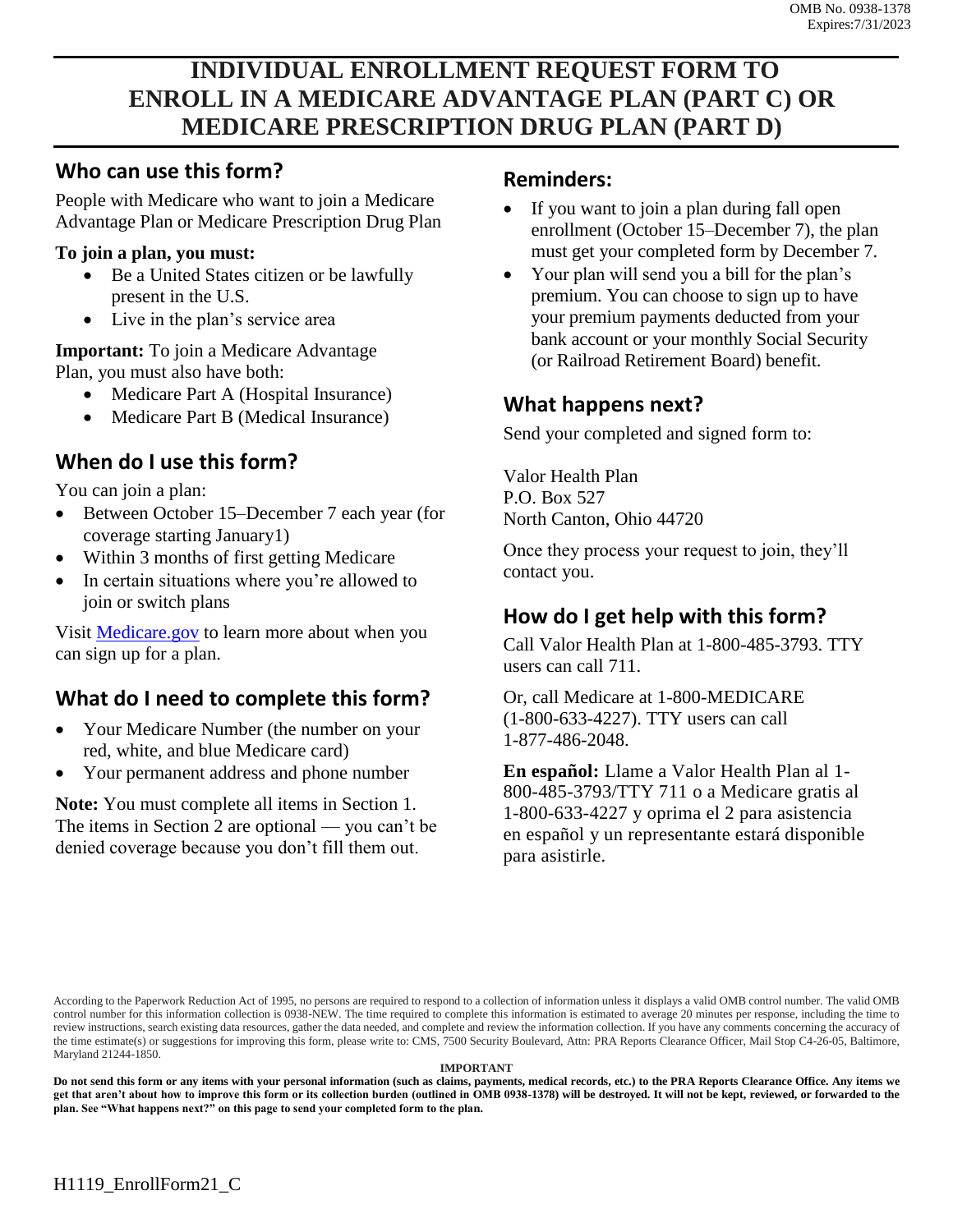| Section 1 – All fields on this page are required (unless marked optional)                                                                                                                                                                                                                                                                                                                                                                                                                                                                                                                                                                                                                                                                                                                                                                                                                                                                                                                                                                                                                                                                                                                                                                                                                                                                                                                                                                                                                                                                                                                                                                                                                                                                                                                                                                                                                   |                               |               |        |           |
|---------------------------------------------------------------------------------------------------------------------------------------------------------------------------------------------------------------------------------------------------------------------------------------------------------------------------------------------------------------------------------------------------------------------------------------------------------------------------------------------------------------------------------------------------------------------------------------------------------------------------------------------------------------------------------------------------------------------------------------------------------------------------------------------------------------------------------------------------------------------------------------------------------------------------------------------------------------------------------------------------------------------------------------------------------------------------------------------------------------------------------------------------------------------------------------------------------------------------------------------------------------------------------------------------------------------------------------------------------------------------------------------------------------------------------------------------------------------------------------------------------------------------------------------------------------------------------------------------------------------------------------------------------------------------------------------------------------------------------------------------------------------------------------------------------------------------------------------------------------------------------------------|-------------------------------|---------------|--------|-----------|
| Select the plan you want to join:                                                                                                                                                                                                                                                                                                                                                                                                                                                                                                                                                                                                                                                                                                                                                                                                                                                                                                                                                                                                                                                                                                                                                                                                                                                                                                                                                                                                                                                                                                                                                                                                                                                                                                                                                                                                                                                           |                               |               |        |           |
| Valor Health Plan $(H1119-001) - $29.80$ per month                                                                                                                                                                                                                                                                                                                                                                                                                                                                                                                                                                                                                                                                                                                                                                                                                                                                                                                                                                                                                                                                                                                                                                                                                                                                                                                                                                                                                                                                                                                                                                                                                                                                                                                                                                                                                                          |                               |               |        |           |
| FIRST name:                                                                                                                                                                                                                                                                                                                                                                                                                                                                                                                                                                                                                                                                                                                                                                                                                                                                                                                                                                                                                                                                                                                                                                                                                                                                                                                                                                                                                                                                                                                                                                                                                                                                                                                                                                                                                                                                                 | LAST name:<br>Middle Initial: |               |        |           |
| Birth date: (MM/DD/YYYY)                                                                                                                                                                                                                                                                                                                                                                                                                                                                                                                                                                                                                                                                                                                                                                                                                                                                                                                                                                                                                                                                                                                                                                                                                                                                                                                                                                                                                                                                                                                                                                                                                                                                                                                                                                                                                                                                    | Sex:                          | Phone number: |        |           |
|                                                                                                                                                                                                                                                                                                                                                                                                                                                                                                                                                                                                                                                                                                                                                                                                                                                                                                                                                                                                                                                                                                                                                                                                                                                                                                                                                                                                                                                                                                                                                                                                                                                                                                                                                                                                                                                                                             | Male<br>Female                |               |        |           |
| Permanent Residence street address (Don't enter a PO Box):                                                                                                                                                                                                                                                                                                                                                                                                                                                                                                                                                                                                                                                                                                                                                                                                                                                                                                                                                                                                                                                                                                                                                                                                                                                                                                                                                                                                                                                                                                                                                                                                                                                                                                                                                                                                                                  |                               |               |        |           |
| City:                                                                                                                                                                                                                                                                                                                                                                                                                                                                                                                                                                                                                                                                                                                                                                                                                                                                                                                                                                                                                                                                                                                                                                                                                                                                                                                                                                                                                                                                                                                                                                                                                                                                                                                                                                                                                                                                                       | County:                       |               | State: | ZIP Code: |
| Mailing address, if different from your permanent address (PO Box allowed):<br>Street address:<br>ZIP Code:<br>City:<br>State:                                                                                                                                                                                                                                                                                                                                                                                                                                                                                                                                                                                                                                                                                                                                                                                                                                                                                                                                                                                                                                                                                                                                                                                                                                                                                                                                                                                                                                                                                                                                                                                                                                                                                                                                                              |                               |               |        |           |
| <b>Your Medicare information:</b>                                                                                                                                                                                                                                                                                                                                                                                                                                                                                                                                                                                                                                                                                                                                                                                                                                                                                                                                                                                                                                                                                                                                                                                                                                                                                                                                                                                                                                                                                                                                                                                                                                                                                                                                                                                                                                                           |                               |               |        |           |
| <b>Medicare Number:</b><br>____ <b>*</b> ___ <b>*</b> ____                                                                                                                                                                                                                                                                                                                                                                                                                                                                                                                                                                                                                                                                                                                                                                                                                                                                                                                                                                                                                                                                                                                                                                                                                                                                                                                                                                                                                                                                                                                                                                                                                                                                                                                                                                                                                                  |                               |               |        |           |
| Answer these important questions:                                                                                                                                                                                                                                                                                                                                                                                                                                                                                                                                                                                                                                                                                                                                                                                                                                                                                                                                                                                                                                                                                                                                                                                                                                                                                                                                                                                                                                                                                                                                                                                                                                                                                                                                                                                                                                                           |                               |               |        |           |
| Will you have other prescription drug coverage (like VA, TRICARE) in addition to Valor Health Plan? Yes No                                                                                                                                                                                                                                                                                                                                                                                                                                                                                                                                                                                                                                                                                                                                                                                                                                                                                                                                                                                                                                                                                                                                                                                                                                                                                                                                                                                                                                                                                                                                                                                                                                                                                                                                                                                  |                               |               |        |           |
| Name of other coverage:<br>Member number for this coverage:<br>Group number:                                                                                                                                                                                                                                                                                                                                                                                                                                                                                                                                                                                                                                                                                                                                                                                                                                                                                                                                                                                                                                                                                                                                                                                                                                                                                                                                                                                                                                                                                                                                                                                                                                                                                                                                                                                                                |                               |               |        |           |
| Are you a resident in a long-term care facility, such as a nursing home? $\Box$ Yes<br>$\Box$ No<br>If "yes": Name of Institution                                                                                                                                                                                                                                                                                                                                                                                                                                                                                                                                                                                                                                                                                                                                                                                                                                                                                                                                                                                                                                                                                                                                                                                                                                                                                                                                                                                                                                                                                                                                                                                                                                                                                                                                                           |                               |               |        |           |
| <b>IMPORTANT: Read and sign below:</b>                                                                                                                                                                                                                                                                                                                                                                                                                                                                                                                                                                                                                                                                                                                                                                                                                                                                                                                                                                                                                                                                                                                                                                                                                                                                                                                                                                                                                                                                                                                                                                                                                                                                                                                                                                                                                                                      |                               |               |        |           |
| • I must keep both Hospital (Part A) and Medical (Part B) to stay in Valor Health Plan.<br>By joining this Medicare Advantage Plan or Medicare Prescription Drug Plan, I acknowledge that Valor<br>Health Plan will share my information with Medicare, who may use it to track my enrollment, to make<br>payments, and for other purposes allowed by Federal law that authorize the collection of this information<br>(see Privacy Act Statement below).<br>Your response to this form is voluntary. However, failure to respond may affect enrollment in the plan.<br>The information on this enrollment form is correct to the best of my knowledge. I understand that if<br>I intentionally provide false information on this form, I will be disenrolled from the plan.<br>I understand that people with Medicare are generally not covered under Medicare while out of the<br>country, except for limited coverage near the U.S. border.<br>I understand that when my Valor Health Plan coverage begins, I must get all of my medical and prescription<br>drug benefits from Valor Health Plan. Benefits and services provided by Valor Health Plan and contained in<br>my Valor Health Plan "Evidence of Coverage" document (also known as a member contract or subscriber<br>agreement) will be covered. Neither Medicare nor Valor Health Plan will pay for benefits or services that are<br>not covered.<br>I understand that my signature (or the signature of the person legally authorized to act on my behalf) on this<br>application means that I have read and understand the contents of this application. If signed by an<br>authorized representative (as described above), this signature certifies that:<br>1) This person is authorized under State law to complete this enrollment, and<br>2) Documentation of this authority is available upon request by Medicare. |                               |               |        |           |
| Signature:                                                                                                                                                                                                                                                                                                                                                                                                                                                                                                                                                                                                                                                                                                                                                                                                                                                                                                                                                                                                                                                                                                                                                                                                                                                                                                                                                                                                                                                                                                                                                                                                                                                                                                                                                                                                                                                                                  |                               | Today's date: |        |           |
| If you're the authorized representative, sign above and fill out these fields:                                                                                                                                                                                                                                                                                                                                                                                                                                                                                                                                                                                                                                                                                                                                                                                                                                                                                                                                                                                                                                                                                                                                                                                                                                                                                                                                                                                                                                                                                                                                                                                                                                                                                                                                                                                                              |                               |               |        |           |
| Name:                                                                                                                                                                                                                                                                                                                                                                                                                                                                                                                                                                                                                                                                                                                                                                                                                                                                                                                                                                                                                                                                                                                                                                                                                                                                                                                                                                                                                                                                                                                                                                                                                                                                                                                                                                                                                                                                                       |                               | Address:      |        |           |
|                                                                                                                                                                                                                                                                                                                                                                                                                                                                                                                                                                                                                                                                                                                                                                                                                                                                                                                                                                                                                                                                                                                                                                                                                                                                                                                                                                                                                                                                                                                                                                                                                                                                                                                                                                                                                                                                                             |                               |               |        |           |

Phone number: Relationship to enrollee: